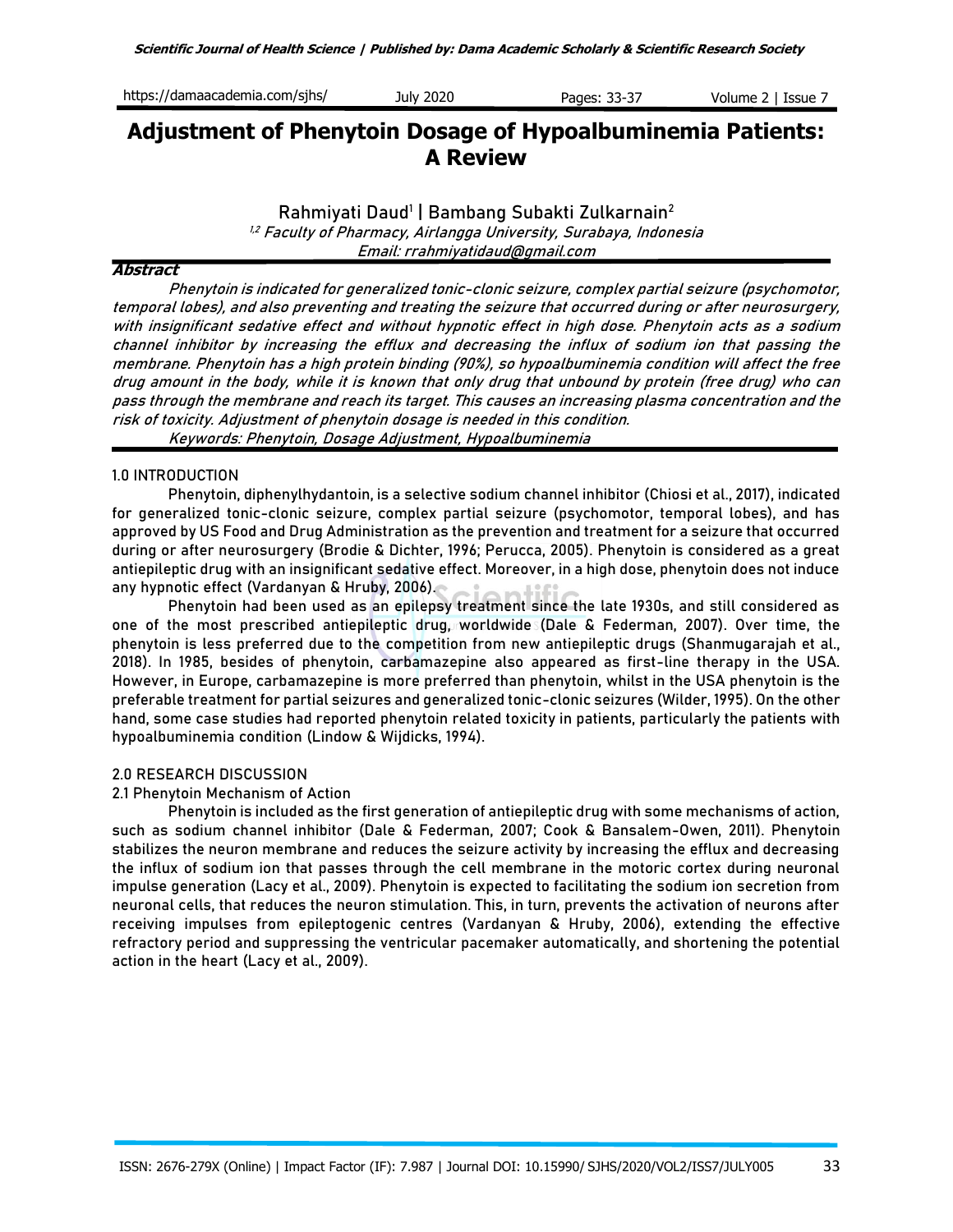

**Figure I. Mechanis of action phenytoin inhibit presynaptic voltage-gated sodium channels** (Goodman & Gilman, 2010)

### **2.2 Phenytoin Pharmacokinetics**

Phenytoin (diphenylhydantoin) is a weak acid and has an erratic GI absorption (Miller, 2018). Phenytoin is usually administered as sodium salt or acid. The microcrystalline sodium salt is well absorbed. This form is more soluble than acid (Pryka et al., 1991). Phenytoin can be administered orally or intravenous (IV) or infusion for patients who cannot take an oral drug and/or patients who need rapid drug effect. Phenytoin absorption varies after intramuscular (IM) administration, so this administration (IM) is not allowed (Routledge & Hutchings, 2013).

Almost all drug administered orally are absorbed and most of them are metabolized in the liver. Phenytoin has a narrow therapeutic index and the relationship between the dose and serum concentration of phenytoin is non-linear (BNF, 2017). A little increased dose can produce a bigger plasma concentration proportionally, even within the plasma concentration therapeutic range. The half-life is varied and depended on its dose. Phenytoin is a strong enzyme inducer, has an interaction with the other drugs by increasing their clearance (Routledge & Hutchings, 2013).

Phenytoin therapeutic range is 10–20 mg/L (10-20 µg/ml) with the biggest potential toxic concentration is >20 mg/L (>20 µg/ml) (Routledge & Hutchings, 2013; BNF, 2017; Aldaz et al., 2011). Phenytoin absorption varies, with T<sub>max</sub> ranges from 2 up to 12 hours <sup>(Dale & Federman, 2007). The therapeutic plasma</sup> concentration is achieved after 1-week treatment, while IV administration will reach its therapeutic plasma concentration after 1-2 hours (McEvoy & Snow, 2011).

The bioavailability of phenytoin is more than 90% with half-life ranges from 10 up to 60 hours dan is depended by its concentration. Phenytoin has a high protein binding proportion, up to 95%. Phenytoin can pass through the placenta and can be distributed in the breastmilk (McEvoy & Snow, 2011). So its administration in patients who are breastfeeding or pregnant needs to be reconsidered.

Phenytoin is metabolized by cytochrome P-450 system before being excreted in the urine and faeces (Dale & Federman, 2007). Phenytoin is transformed into its inactive metabolite, 5-(-phydroxyphenyl)-5-phenyl hydantoin (HPPH). This metabolism is a saturated process. Therefore, a small increase in phenytoin dose can produce a substantial increase in its plasma concentration. At the time of drug elimination, 5-(p-hydroxyphenyl)-5-phenyl hydantoin (HPPH) is excreted in the urine, mainly as glucuronide, around 60-75% of the daily dose (McEvoy & Snow, 2011).

## **2.3 Pharmacokinetic Changes in Hypoalbuminemia Condition**

Hypoalbuminemia condition is a common problem of patients with an acute or chronic medical condition, defined as albumin serum level below 3.5 mg/dl. The reference range of albumin in the serum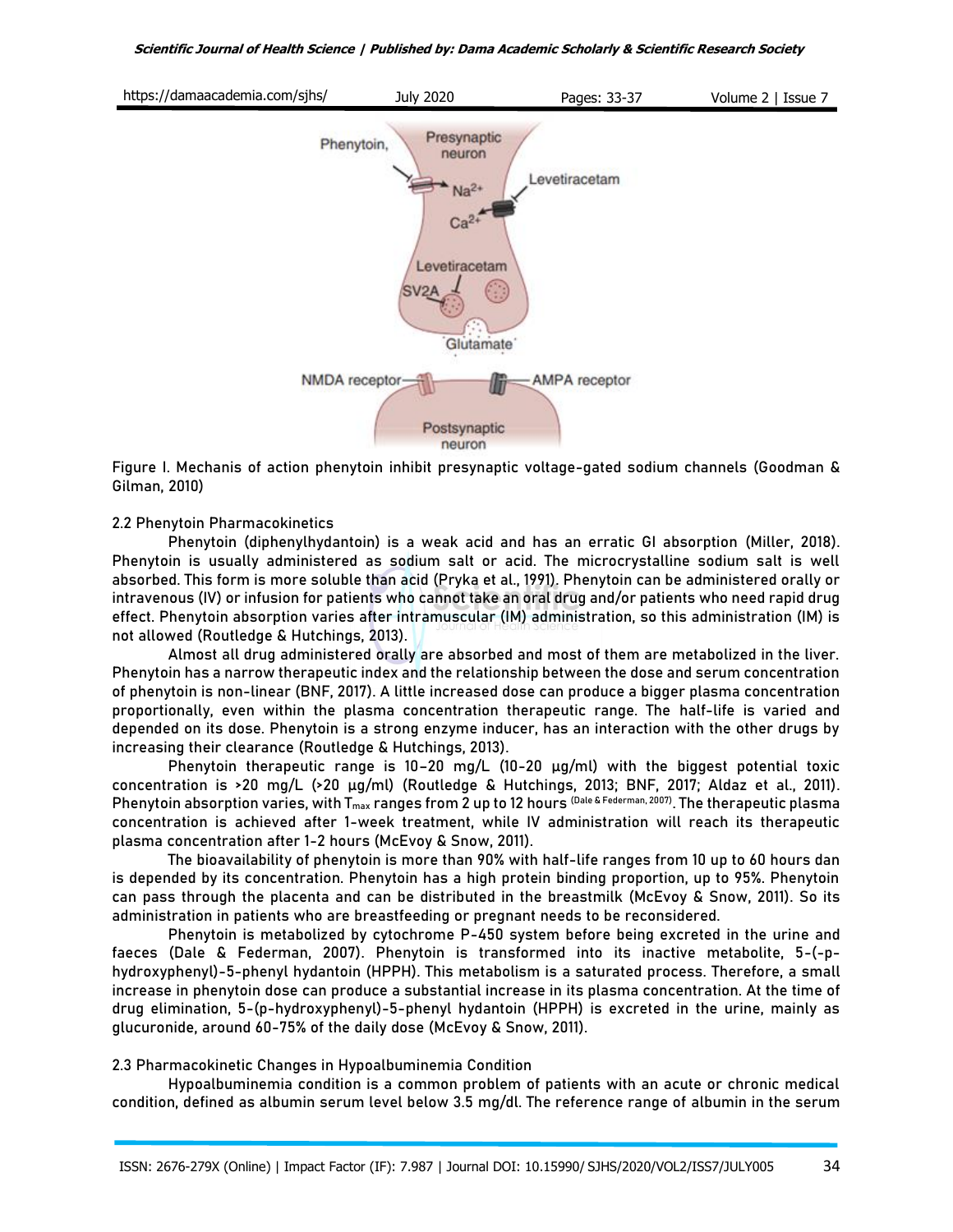| https://damaacademia.com/sjhs/ | July 2020 | Pages: 33-37 | Volume 2   Issue |
|--------------------------------|-----------|--------------|------------------|
|                                |           |              |                  |

is 3.5 – 5 mg/dl (Ganong, 2003). Albumin molecular weight is about 66 kDa and its half-life is 21 days. Albumin is exclusively synthesized by liver, from pre-proalbumin to proalbumin, that transformed into albumin in the Golgi apparatus, the final form that released from hepatocytes (Lenitt & MD, 2016).

Albumin acts as a protein binder and transporter of some substance, including drugs  $^{\rm (Busher,\ 1990)}$ . Based on its binding to the protein, drugs in plasma are bound and unbound. The concentration of the unbound drug in steady conditions will determine the pharmacological effects both efficacy and toxicity because only drugs that are unbound to protein can penetrate the membrane and reach the target (Goodman & Gilman, 2010). In the hypoalbuminemia condition, the fraction of unbounded drugs will generally increase.

Phenytoin is a drug that is known to have high protein binding. So, patients with hypoalbuminemia condition will affect the amount of drug unbound to protein (the number of free drugs) in the body. For example, a change in drug-protein binding from 90 to 98% will double the free drug concentration, allowing faster clearance and broader distribution <sup>(Roberts et al., 2013)</sup>. Moreover, phenytoin dosage adjustment is important since the therapeutic concentration of phenytoin is close to its toxic concentration (narrow therapeutic index) (Routledge & Hutchings, 2013).

A case study of critically ill patients with hypoalbuminemia condition (Kemper et al., 2007) reported that two patients, 35 and 60 years old, with albumin level <25 g/L had severe neurologic adverse events during phenytoin treatment without any dosage adjustment. A 35 years old patient admitted with spina bifida, a ventriculoperitoneal drain due to hydrocephalus, recurrent urinary tract infection, and the history of status epilepticus. This patient was experiencing disorientation, myoclonia, hallucinations and drowsiness during phenytoin treatment. And the other patient, 65 years old, suffered from diabetic ketoacidosis complicated by epileptic convulsions, received phenytoin treatment after coma. The toxic levels of free phenytoin were found: 4 and 8 mg/l, respectively, while the therapeutic range is 0.5-2 mg/l. The first patient recovered after the phenytoin treatment was stopped, and she was placed on a lower dose; the second patient died.

**2.4 Adjustment of Phenytoin Dosage in Hypoalbuminemia Condition**

The big amount of phenytoin protein binding with albumin requires the need to adjust the dose of the drug in patients with hypoalbuminemia condition. Phenytoin that is bounded to protein can not pass through the blood-brain barrier, only free active phenytoin can. Therefore phenytoin level needs to be corrected based on albumin level (Wu & Lim, 2013).

The adjustment of phenytoin dosage can use the equation below to correct the total phenytoin level based on albumin level compared to its target concentration range (10-20 mg/L) (Allison & Coulson, 2016; Glasgow & Clyde, 2019):

 ℎ (/) = Reported level (mg/L)  $(0.9 x$  serum albumin  $(g/L)/42) + 0.1$ 

While hypoalbuminemia patients (<35 g/L) with reduced renal function (CrCl <20 ml/minutes) need dosage adjustment using this equation:

| Corrected Phenytoin Level $(mg/L) =$ | Reported level $(mg/L)$                                                        |
|--------------------------------------|--------------------------------------------------------------------------------|
|                                      | $(0.01 \times \text{serum albumin} (g/L)/42) + 0.1$                            |
|                                      | ealculation chould be noted due to the uses of the wrong unit fer albumin. The |

An error in the calculation should be noted due to the usage of the wrong unit for albumin. The laboratory often reports the value in  $q/L$  instead  $(q/dL = q/L \times 0.1)$ .

Beside dosage adjustment, there is a drug therapy monitoring study that tried to monitor the drug dose in the blood through measurement or prediction of free drug concentration in the body. But, it is hard to be applied due to the difficult technique and the high cost of this method. The monitoring of free phenytoin level in a critically ill patient with hypoalbuminemia condition had studied by Jayadi et al., using a method to calculate the free drug concentration but this calculation couldn't predict the accurate free phenytoin concentration in all patients, particularly in older patients. So Jayadi et al., concluded that not only drug therapy monitoring, drug dosage adjustment is important to the patients with hypoalbuminemia condition (Javadi et al., 2018).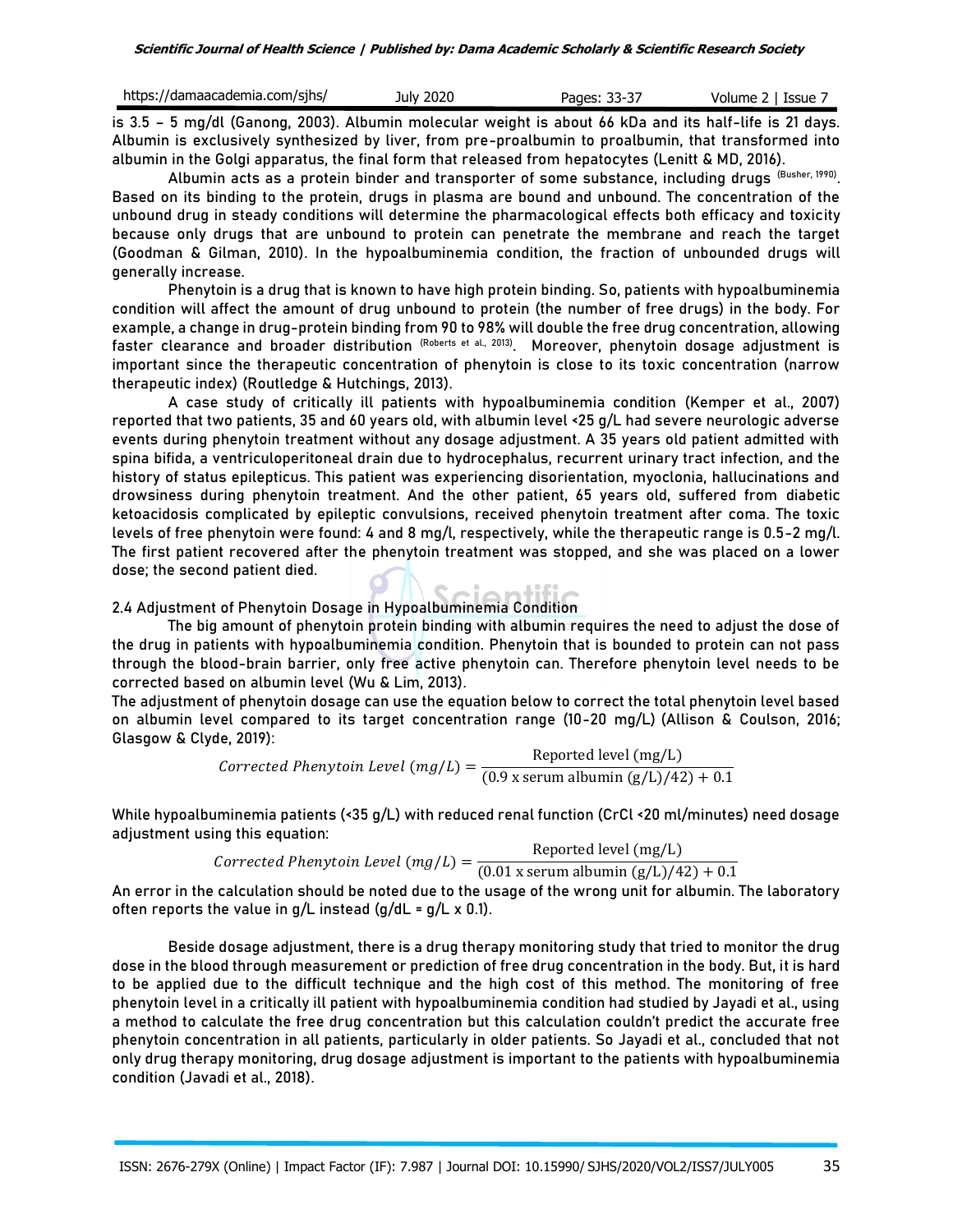| https://damaacademia.com/sjhs/ | July 2020 | Pages: 33-37 | Volume 2   Issue 7 |
|--------------------------------|-----------|--------------|--------------------|
|--------------------------------|-----------|--------------|--------------------|

It must be considered that the amount of phenytoin dose after the adjustment, in some patients may not reach its recommended reference range to achieve free seizure condition in the patients, but for other patients, it may show some adverse event related to its concentration (Wu & Lim, 2013). So, the clinicians who manage the patients need to pay more attention. It is not recommended to increase the dose of phenytoin in seizure-free patients even with low therapy levels. Instead, the dose must be reduced in patients who exhibit symptoms of phenytoin toxicity with "therapeutic" levels. This explains the importance of building individual therapy concentrations for different patients (Wu & Lim, 2013).

## **3.0 CONCLUSION**

Adjustment of phenytoin dosage in hypoalbuminemia condition is an important step. This is due to the narrow therapeutic index of phenytoin; a small increase can produce toxicity. The dose of phenytoin in hypoalbuminemia conditions is estimated to be lower, but remains with the aim of seizure-free, while other patients may show side effects associated with that concentration.

## **Bibliography**

- 1. Chiosi F, et at. Phenytoin: its potential as neuroprotective and retinoprotective drug. Br J Clin Pharmacol. 2017; 84 (1), p. 195-96.
- 2. Brodie M, Dichter M. Antepileptic drugs. N Engl J Med. 1996; 334 (3), 168-75.
- 3. Perucca E. An introduction to antiepileptic drugs. Epilepsia. 2005; 46 (4), 31-7.
- 4. Vardanyan R, Hruby V. Synthesis of Essential Drugs, 1<sup>st</sup> Edition. USA: Elsevier Inc; 2006.
- 5. Dale D C, Federman D D. ACP Medicine, 3RD EDITION [document on the Internet]. 2007. [cited 2020 march 10]. Available from: [http://www.acpmedicine.com.](http://www.acpmedicine.com/)
- 6. Shanmugarajah P, et al. Phenytoin-related ataxia in patients with epilepsy: clinical and radiological Scientific characteristics. Elsevier. 201826–30.
- 7. Wilder B. Phenytoin : clinical use. Antiepileptic drugs. 4th Edition. New York: Raven Press. 1995. 339– 44.
- 8. Lindow J. Wijdicks, E. Phenytoin toxicity associated with hypoalbuminemia in criticallt ill patients. Chest. 1994. 105, 602-4.
- 9. Cook A M, Bansalem-Owen M K. Mechanisms of action of antiepileptic drugs. Future Science Group. 2011: 307-13.
- 10. Lacy C F, et al. Drug Information Handbook 17th Edition. USA: Lexi-Comp Inc; 2009.
- 11. Goodman, Gilman. The Pharmacological Basic of Therapeutic 12th Ed. The McGraw-Hill Companies; 2010.
- 12. Miller C. What are the pharmacokinetics of phenytoin toxicity? [document on the Interner] [Update 2018 Des 5; cited 2020 March 11]. Available from: [https://www.medscape.com/answers/816447-](https://www.medscape.com/answers/816447-168669/what-are-the-pharmacokinetics-of-phenytoin-toxicity) [168669/what-are-the-pharmacokinetics-of-phenytoin-toxicity.](https://www.medscape.com/answers/816447-168669/what-are-the-pharmacokinetics-of-phenytoin-toxicity)
- 13. Pryka R, Rodvold K, Erdman S. An update comparison of drug dosing methods. Part I : Phenitoin. Clin Pharmacokinet. 1991; 20 (3): 209-43,.
- 14. Routledge P A, Hutchings A D. The Immunoassay Handbook 4th Edision: Therapeutic Drug Monitoring: Elsevier Ltd; 2013.
- 15. BNF. British National Formularium. BJM Group & Pharmaceutical Press; 2017.
- 16. Aldaz, A. et al. Pharmacokinetic Monitoring of Antiepileptic Drugs. Farm Hosp. 2011; 35(6): 326-39.
- 17. Mcevoy G K, Snow. AHFS Drug Information Essentials. Bethesda, Maryland: American Society of Health-System Pharmacists®; 2011.
- 18. Ganong W. Review of Medical Physiology, 21st Ed. McGraw-Hill Companies, 2003.
- 19. Lenitt D, Md L. Human serum albumin homeostasis: a new look at the roles of synthesis, catabolism, renal and gastrointestinal excretion, and the clinical value of serum albumin measurements. Int J Gen Med. 2016; 9: 229-55.